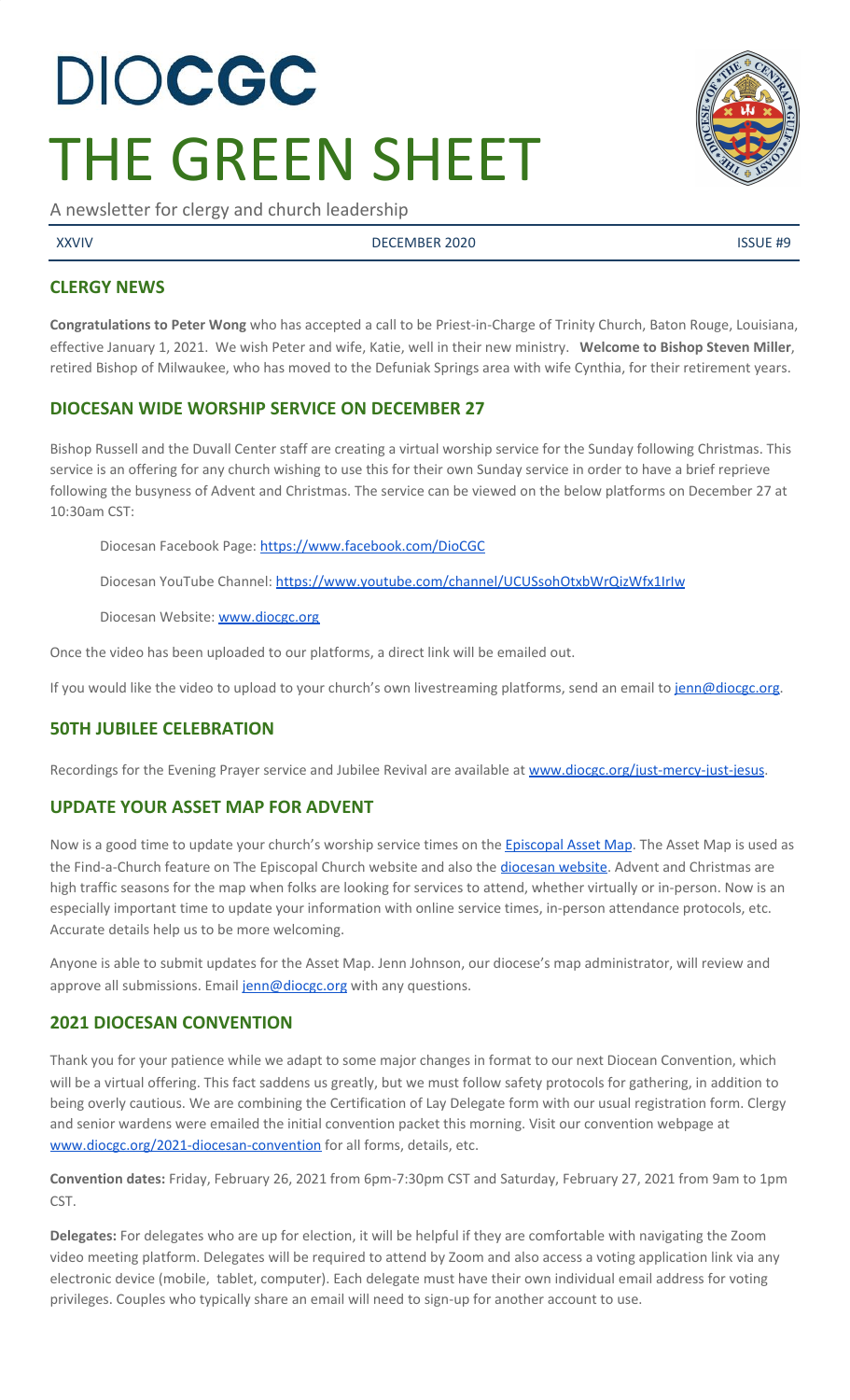#### **SPECIAL 2020 PAROCHIAL REPORT FORM**

Following the October 9-12, 2020 meeting of Executive Council, the Rev. Canon Michael Barlowe, Executive Officer of the General Convention, announced that the form for the 2020 Parochial Report is now viewable on the General Convention website in English[:https://www.generalconvention.org/forms-and-instructions](https://www.generalconvention.org/forms-and-instructions).

The filing site will be live on January 2, 2021. Parochial Reports will be due to dioceses on March 1, 2021.

Here is the link to The Episcopal Church's press release regarding the special form: <https://episcopalchurch.org/posts/publicaffairs/special-2020-parochial-report-form>.

#### **MUSIC LICENSING**

If your church offers music during services, it is important to follow all copyright guidelines, which includes maintaining a license to perform, broadcast, or print copyrighted music. Review your church's licensing agreements, and be sure to add the streaming option if you are broadcasting services online. Recommended licensing companies include [One](https://onelicense.net/) [License,](https://onelicense.net/) Christian Copyright Licensing [International](https://us.ccli.com/)(CCLI), Christian [Copyright](https://christiancopyrightsolutions.com/) Solutions.

#### **FACEBOOK EVENTS**

A church's social media presence has become a new "front door" to the church. In addition to a church website, folks also search social media for information on church programs and worship services. Facebook Events are a helpful way to share what is happening at your church. Here are 10 Tips for [Promoting](https://www.resourceumc.org/en/content/10-tips-for-promoting-your-event-on-facebook) Your Event on Facebook (from the UMC).

Also, send your Facebook event link to [jenn@diocgc.org](mailto:jenn@diocgc.org) and we will share it on our diocesan Facebook page!

#### **2020 LOGIN CREDENTIALS FOR TENS STEWARDSHIP MATERIALS**

We are a diocesan member of [T](http://r20.rs6.net/tn.jsp?f=0012pqt_t4bfTKnRF8Xmufb-M4Ry8JkNpVzuf-DfMr466n2fJlrEabEgWXavWDn2Hx3i5ph5cMsQu0KkvBM2IIao7IcazXgBLtGdZrXLuo4poO7i2eq_EiuExGDSC-wd1a3AjKcDRDPj18=&c=9_JBIUfw9Y9WIzA02dVBmW_Dc5eF3SbOEA5-vLB-MbLj0nQWfaMvNg==&ch=bNQQUmRhILUjCbu1RkHCQ0rqqsD1-RBYprcIQ3NuhLlaKPcsXS1TyQ==)ENS, The Episcopal Network for [Stewardship](http://r20.rs6.net/tn.jsp?f=0012pqt_t4bfTKnRF8Xmufb-M4Ry8JkNpVzuf-DfMr466n2fJlrEabEgWXavWDn2Hx3i5ph5cMsQu0KkvBM2IIao7IcazXgBLtGdZrXLuo4poO7i2eq_EiuExGDSC-wd1a3AjKcDRDPj18=&c=9_JBIUfw9Y9WIzA02dVBmW_Dc5eF3SbOEA5-vLB-MbLj0nQWfaMvNg==&ch=bNQQUmRhILUjCbu1RkHCQ0rqqsD1-RBYprcIQ3NuhLlaKPcsXS1TyQ==). With our membership comes the ability for all of our churches to use the materials advertised by TENS. They include all the printable materials and resources for an eight week giving campaign. This year's materials combined with the ZOOM workshops in July and August will help you and your congregation navigate these new times, using technical and pastoral best practices. Please download the tools through the members portal and invite your stewardship teams to sign up for workshops.

The login credentials change each year for members. Website: <https://www.tens.org/resources/member-resources/> Please note the login credentials for 2020: **Username:** 1PETER **Password:** FOUR:10

#### **ANNUAL ENROLLMENT & INSURANCE UPDATES**

- **Update:** Church Medical Trust (CMT) annual enrollment has closed for 2021. If you see issues on your December bill, please reach out and let us know.
- You can always visit our Diocesan Annual Enrollment webpage to assist you with plan selections information and supporting documents. It includes our premium rates, plan / benefit summaries, and other helpful information. Please visit: [www.diocgc.org/benefits](http://www.diocgc.org/benefits) or you can also visit CPG's Annual Enrollment homepage for addi[t](http://www.cpg.org/annualenrollment)ional in-depth information at [www.cpg.org/annualenrollment](http://www.cpg.org/annualenrollment).
- Please visit our website for additional insurance info:
	- <https://www.diocgc.org/congregational-resources>
	- Risk Management & Insurance Basics for Religious Organizations [\(recommended\)](https://2f23db9c-81c0-437f-88c1-0d3b99fdb03d.filesusr.com/ugd/ca270f_0fc945a39bad470191c4075c97602c08.pdf)
	- Safety and Insurance Handbook for Churches [\(recommended\)](https://2f23db9c-81c0-437f-88c1-0d3b99fdb03d.filesusr.com/ugd/4525a9_6b89020a60b040f49e2f7feb44b56873.pdf)

#### **CONGREGATIONS IN TRANSITION (as of 11/1/2020)**

| Destin, St. Andrew's                                            | Receiving names                         |
|-----------------------------------------------------------------|-----------------------------------------|
| Foley, St. Paul's                                               | Interim in place and profile now online |
| Milton, St. Mary's                                              | Interim in place                        |
| Mobile, Trinity                                                 | New rector                              |
| Panama City Beach, Episcopal Churches of (Grace and St. Thomas) | Receiving names                         |
| St. Luke's, Marianna                                            | Call issued and accepted                |
| St. Mark's, Troy                                                | Now vacant                              |
| St. James, Port St. Joe                                         | Now vacant                              |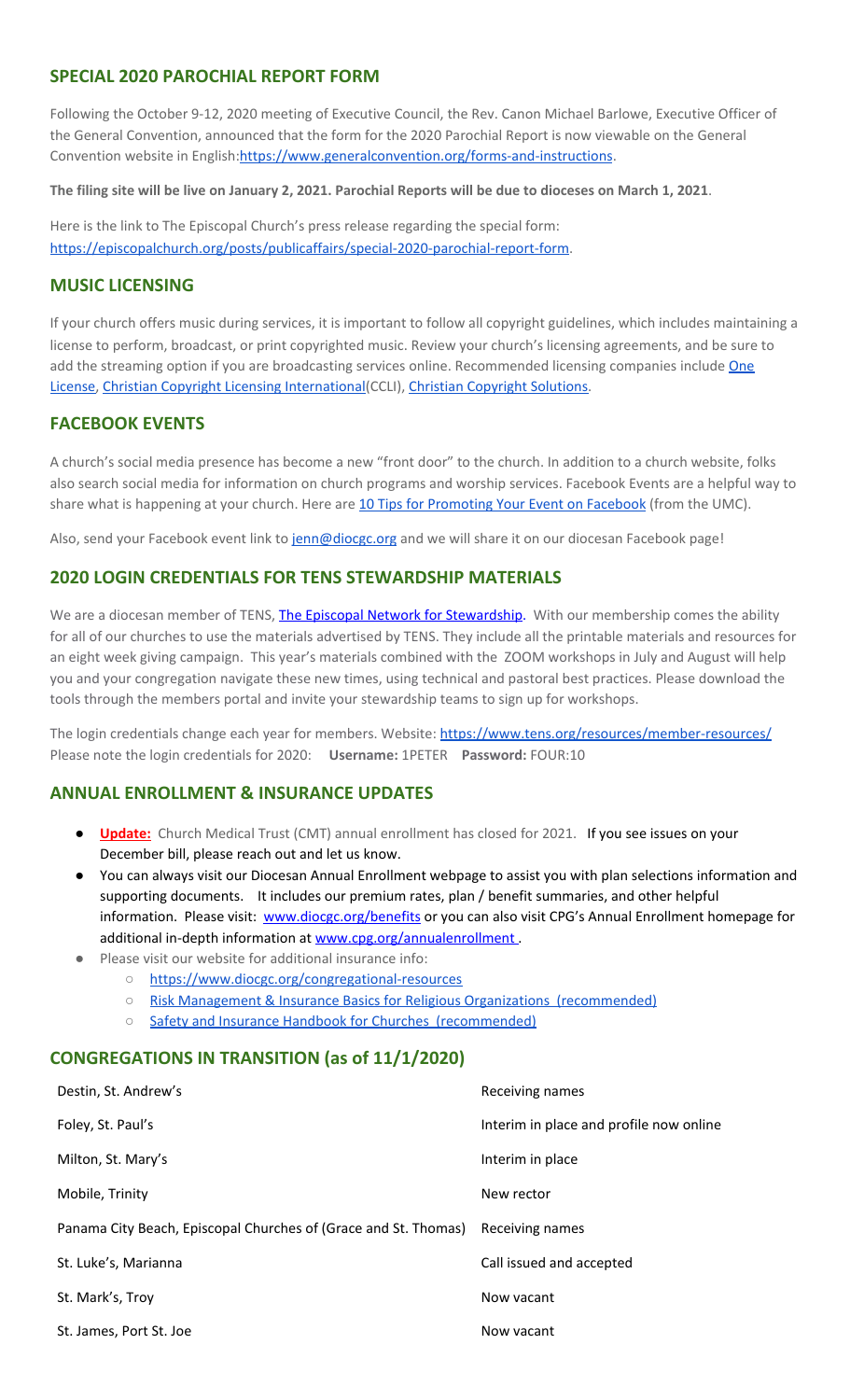#### St. Peter's, Bon Secour New priest in place

#### St. James, Eufaula Beginning process and the state of the Beginning process and the Beginning process

For information, please contact: The Rev. Massey Gentry, Canon to the Ordinary, at [mgfairhope@gmail.com](mailto:mgfairhope@gmail.com) or (251) 459-4169. **Please do not contact the openings directly.**

#### **REMINDERS:**

- Your annual church financial audit is due to the diocesan office by September 1 (per Canons). We fully understand if you are delayed due to COVID closure / distancing difficulties. We ask that you notify Kim or Dwight to provide a status of when you plan to complete your audit. Thank you to those churches that have completed your audit or checked in with us!
- 2020 Tax Guides are available at CPG.org. For clergy personal income tax returns: 2020 Clergy Tax Return [Preparation](https://www.cpg.org/linkservid/D998735C-CE21-6189-EB815B133ECD868A/showMeta/0/?label=2020%20Clergy%20Tax%20Return%20Preparation%20Guide%20for%202019%20Tax%20Returns) Guide for 2019 Returns CPG [Supplement](https://www.cpg.org/linkservid/DA0301BC-D8CF-06D3-C4C6BAB106394432/showMeta/0/?label=Supplement%20to%20the%202020%20Clergy%20Tax%20Return%20Preparation%20Guide%20for%202019%20Returns) to the 2020 Clergy Tax Return Preparation Guide

#### **CONGREGATIONAL RESOURCE REMINDER**

Thank you to each congregation's work to participate in the Episcopal Diocese of the Central Gulf Coast's Congregational Vitality Survey! With almost all our congregations using the same assessment tool we will have a snapshot of the diocese as a whole around seven aspects of vitality which will assist us all in determining diocesan priorities for the future: discipleship, mission engagement, evangelism, leadership, worship, belonging, and health.

Here is a link to all the resources available through this survey: [http://www.uscongregations.org/.](http://www.uscongregations.org/) For more information, please contact The Rev. Kammy Young at [kammy@diocgc.org](mailto:kammy@diocgc.org).

### **LEARN - PRAY - ACT RESOURCES AVAILABLE**

Bishop Russell recently called out for a recommitment to our work of Becoming Beloved Community. The Commission on Racial Justice & Reconciliation gathered resources for us to do this work. You can find the resources at [www.diocgcorg/learn-pray-act.](http://www.diocgcorg/learn-pray-act)

#### **COVID-19 RESOURCES**

Please visit [www.diocgc.org/concerning-covid19](http://www.diocgc.org/concerning-covid19) for all updates pertaining to diocesan recommended resources during the COVID-19 pandemic. PPP loan forgiveness rules are still changing so stay tuned!

#### **SAFEGUARDING TRAINING (ONLINE)**

Our ministries to children and youth are a vital part of the mission of our church; training in the prevention, detection, and reporting of sexual abuse helps us to provide a safe environment. Safeguarding is primarily about *abuse prevention training* and is **mandatory** for those working with and around children and youth. Anyone can take these online modules at any time and at your own pace. Enrolling is simple; just follow the few steps in our short guideline document available on the diocesan website: [https://docs.wixstatic.com/ugd/ca270f\\_efa8f4dca14f48a3ada58d6efc090309.pdf](https://docs.wixstatic.com/ugd/ca270f_efa8f4dca14f48a3ada58d6efc090309.pdf)

#### **JOB POSTINGS**

#### **Full-time Children's Center Director | St. John's, Pensacola**

A unique opportunity in early care and education is available! St. John's Episcopal Church is looking for an experienced, high energy individual to become the founding Director of the St. John's Children's Center. This full day, full year program will provide care to infants and toddlers (6 weeks to 3 years) in a relationship-based environment. The founding Director will help design the classrooms and playground, recruit and hire staff and lead marketing and enrollment efforts. This full time position offers a competitive salary and benefits. Position [Description](https://files.constantcontact.com/77805af7001/18bf1eb9-855f-48d2-a362-aa299bfa46a4.docx)

#### Submit a job [posting](https://www.emailmeform.com/builder/form/0cZqC653GdH24p01aWQDfUh)

# **FACEBOOK GROUP FOR CHURCH COMMUNICATORS**

Jenn Johnson, diocesan missioner for communications, moderates a closed Facebook Group for anyone who is involved in church communications within our diocese. It is a way to share ideas and resources, or pose questions and concerns. To join, contact Jenn at [jenn@diocgc.org.](mailto:jenn@diocgc.org)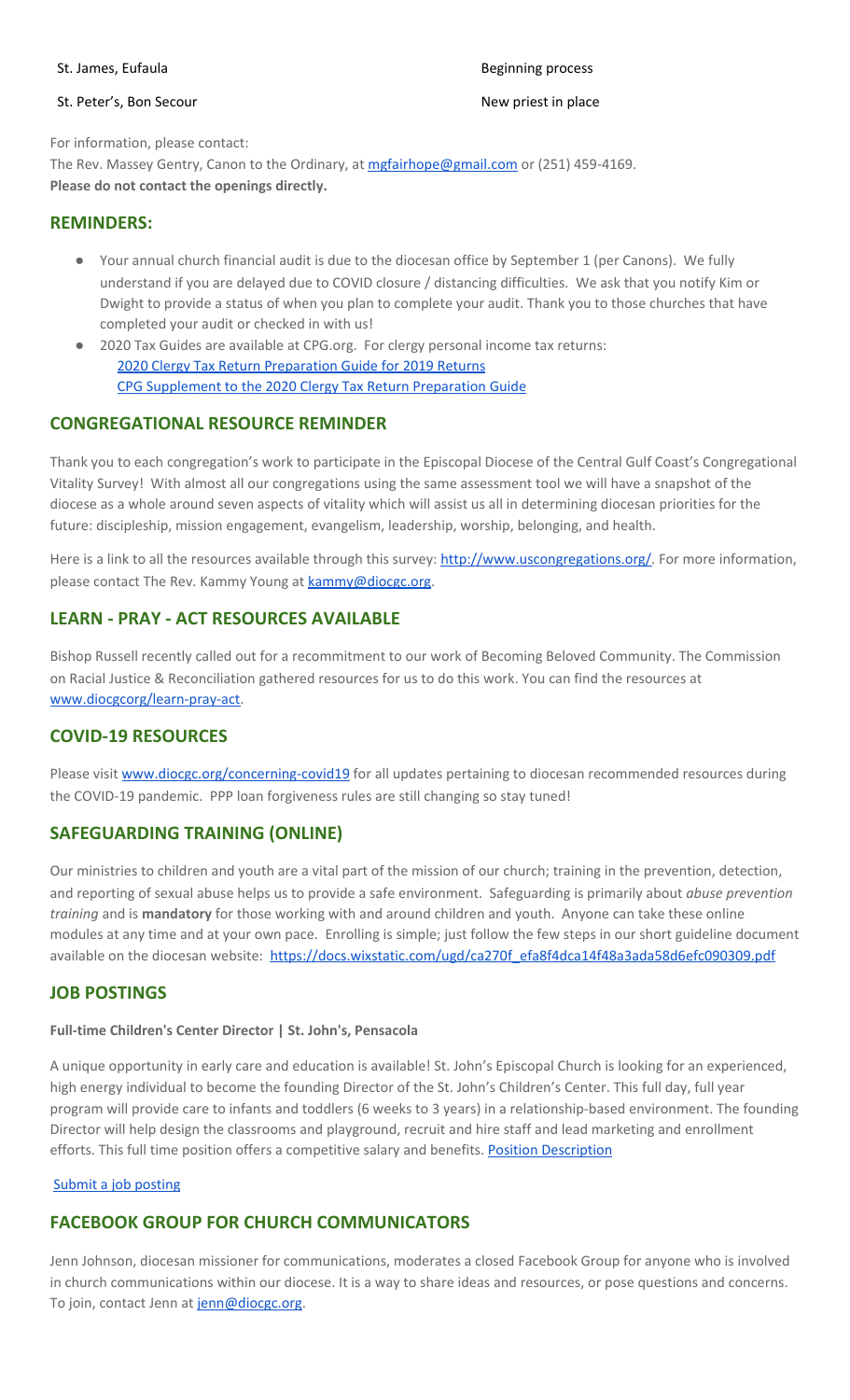#### **COMMUNICATIONS QUICK LINKS**

[Submit an article for publication](http://www.emailmeform.com/builder/form/XqOP984Ae60c8m6ynr) [Submit a church/community event](http://www.emailmeform.com/builder/form/eOM4Bb6VTb78y20Wrapf8) [Submit a job posting](https://www.emailmeform.com/builder/form/0cZqC653GdH24p01aWQDfUh)

# **CYCLES OF PRAYER FOR DIOCESE AND PRISON MINISTRY**

Congregations are asked to include both our Diocesan Cycle of Prayer and our Prison Ministry Cycle of Prayer in their Prayers of the People, newsletters and/or bulletins. Both are available at [www.diocgc.org/cycle-of-prayer.](http://www.diocgc.org/cycle-of-prayer)

# **BOOKMARK THE DIOCESAN CALENDAR**

Stay up-to-date on diocesan events by bookmarking our calendar: [https://www.diocgc.org/calendar-of-events.](https://www.diocgc.org/calendar-of-events)

# **UPCOMING DIOCESAN EVENTS**

| <b>WHAT</b>                                                                 | <b>WHEN</b>                        | <b>WHERE</b>                            |
|-----------------------------------------------------------------------------|------------------------------------|-----------------------------------------|
| Becoming Beloved Community: Racial Reconciliation -<br>Sacred Conversations | Dec 12                             | <b>ZOOM</b><br><b>Registration link</b> |
| Diocesn-wide EYC Tacky Christmas Sweater<br>Sing-a-long                     | <b>Dec 12</b>                      | <b>ZOOM</b><br><b>Registration link</b> |
| Diocesan-wide Virtual Worship Service                                       | <b>Dec 27</b>                      | Facebook<br>YouTube<br>Website          |
| <b>Duvall Center Closed</b>                                                 | Dec 24, 25, 28<br>Jan <sub>1</sub> |                                         |

#### **BISHOP RUSSELL'S SCHEDULE**

| <b>WHAT</b>                              | <b>WHEN</b>   | <b>WHERE</b>              |
|------------------------------------------|---------------|---------------------------|
| 50th Jubilee Celebrations                | Dec 3 - 5     | <b>ZOOM</b>               |
| House of Bishops' Peer Coaching Session  | Dec 4         | ZOOM                      |
| <b>General Convention Task Force</b>     | Dec 10        | Phone meeting             |
| House of Bishops' Table Group meeting    | Dec 10        | <b>ZOOM</b>               |
| School for Ministry Lay Leadership class | Dec 12        | St. Cyprian's, Pensacola  |
| Visitation                               | Dec 13        | St. Andrew's, Panama City |
| Convocation Deans' meeting               | Dec 15        | <b>ZOOM</b>               |
| <b>Standing Committee meeting</b>        | Dec 15        | <b>ZOOM</b>               |
| Visitation                               | <b>Dec 20</b> | St. Mary's, Milton        |
| Visitation                               | <b>Dec 27</b> | St. Stephen's, Brewton    |